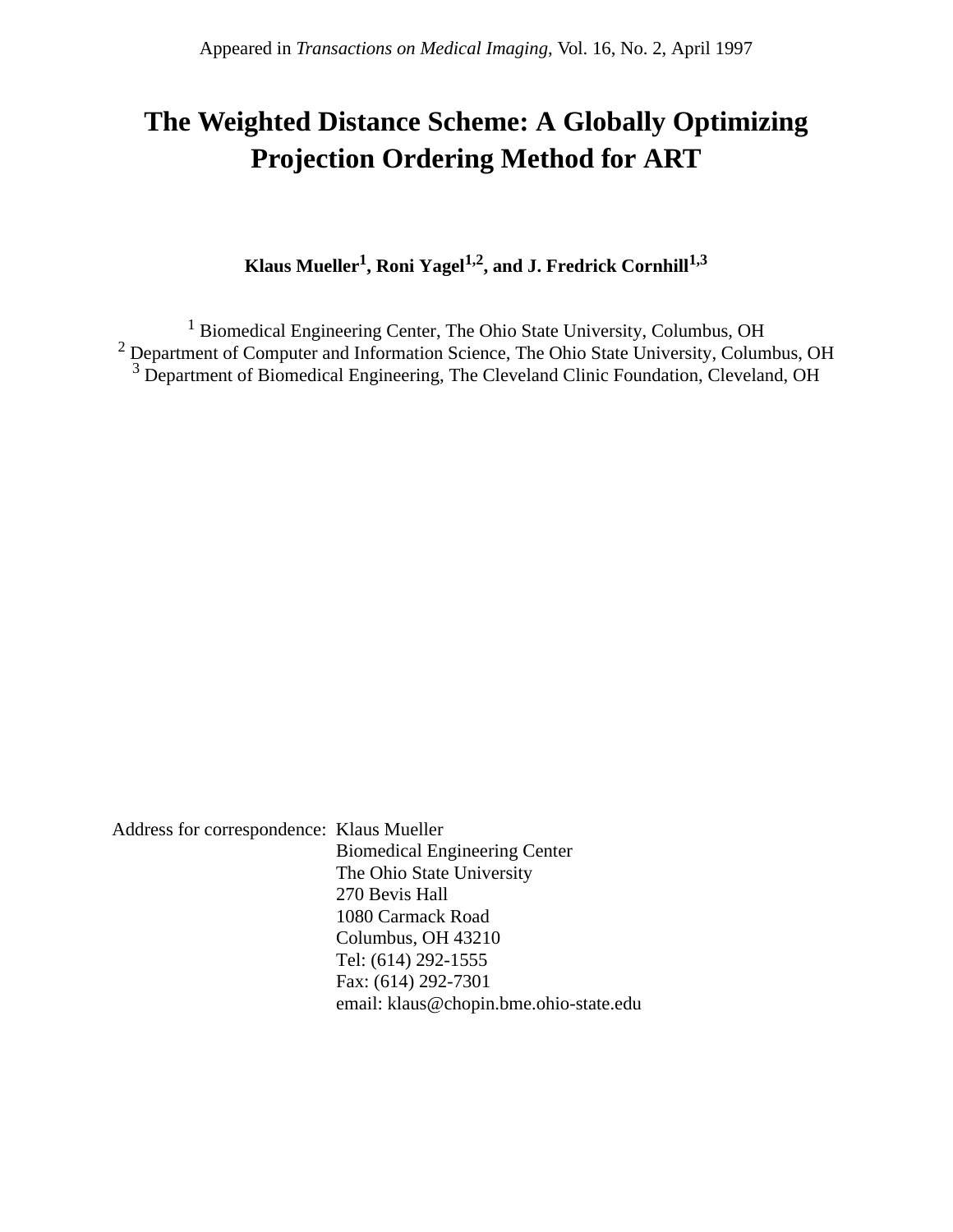## <span id="page-1-0"></span>**The Weighted Distance Scheme: A Globally Optimizing Projection Ordering Method for ART**

Klaus Mueller<sup>1</sup>, Roni Yagel<sup>1,2</sup>, and J. Fredrick Cornhill<sup>1,3</sup>

<sup>1</sup> Biomedical Engineering Center, The Ohio State University, Columbus, OH <sup>2</sup> Department of Computer and Information Science, The Ohio State University, Columbus, OH <sup>3</sup> Department of Biomedical Engineering, The Cleveland Clinic Foundation, Cleveland, OH

#### **Abstract**

The order in which the projections are applied in the Algebraic Reconstruction Technique (ART) has a great effect on speed of convergence, accuracy and the amount of noise-like artifacts in the reconstructed image. In this paper, a new projection ordering scheme for ART is presented: the Weighted Distance Scheme (WDS). It heuristically optimizes the angular distance of a newly selected projection with respect to an extended sequence of previously applied projections. This sequence of influential projections may incorporate the complete set of all previously applied projections or any limited time interval subset thereof. The selection algorithm results in uniform sampling of the projection access space, minimizing correlation in the projection sequence. This produces more accurate images with less noise-like artifacts than previously suggested projection ordering schemes.

#### **1. Introduction**

The Algebraic Reconstruction Technique (ART) is often preferred over Filtered Backprojection (FBP) methods for the 2D (3D) reconstruction from projections when the projections are sparse, noisy, or non-uniformly distributed [\[1\].](#page-12-0) Routine clinical CT does not usually suffer from these conditions, and thus the faster FBP methods are used exclusively in this setting. However, these conditions do exist in other medical imaging applications. For instance, reconstruction from noisy PET data has shown promising results [\[2\].](#page-12-0) In addition, ART, and other iterative methods, have enjoyed great interest in recent years due to their ability to incorporate into the reconstruction procedure a proper model of the projection process, as is needed in SPECT (see e.g[. \[3\]](#page-12-0)). Certain constraints, such as object shape and non-negativity, can also be imposed. This proves helpful in some prototype CT applications such as 3D angiography [[4\].](#page-12-0)

In ART, the object to be reconstructed is embedded in a regular discrete 2D (3D) pixel grid. The reconstruction problem can then be formulated as a system of linear equations:

$$
\sum_{j=1}^{N} w_{ij} \cdot v_j = r_i \qquad 1 \le i \le R \tag{1}
$$

where *N* is the number of grid pixels and *R* is the total number of projection rays. With *M* projections and  $R_m$  rays per projection,  $R=R_m·M$ . The  $v_i$  are the sought after values of the grid pixels, the  $r_i$  are the magnitudes of the rays in the acquired projection images, and the  $w_{ii}$  are the weight factors that determine the amount of influence that the *j*th grid pixel has on the *i*th ray. The weight factors depend on the way the grid pixels are modeled. While some researchers represent the pixel grid as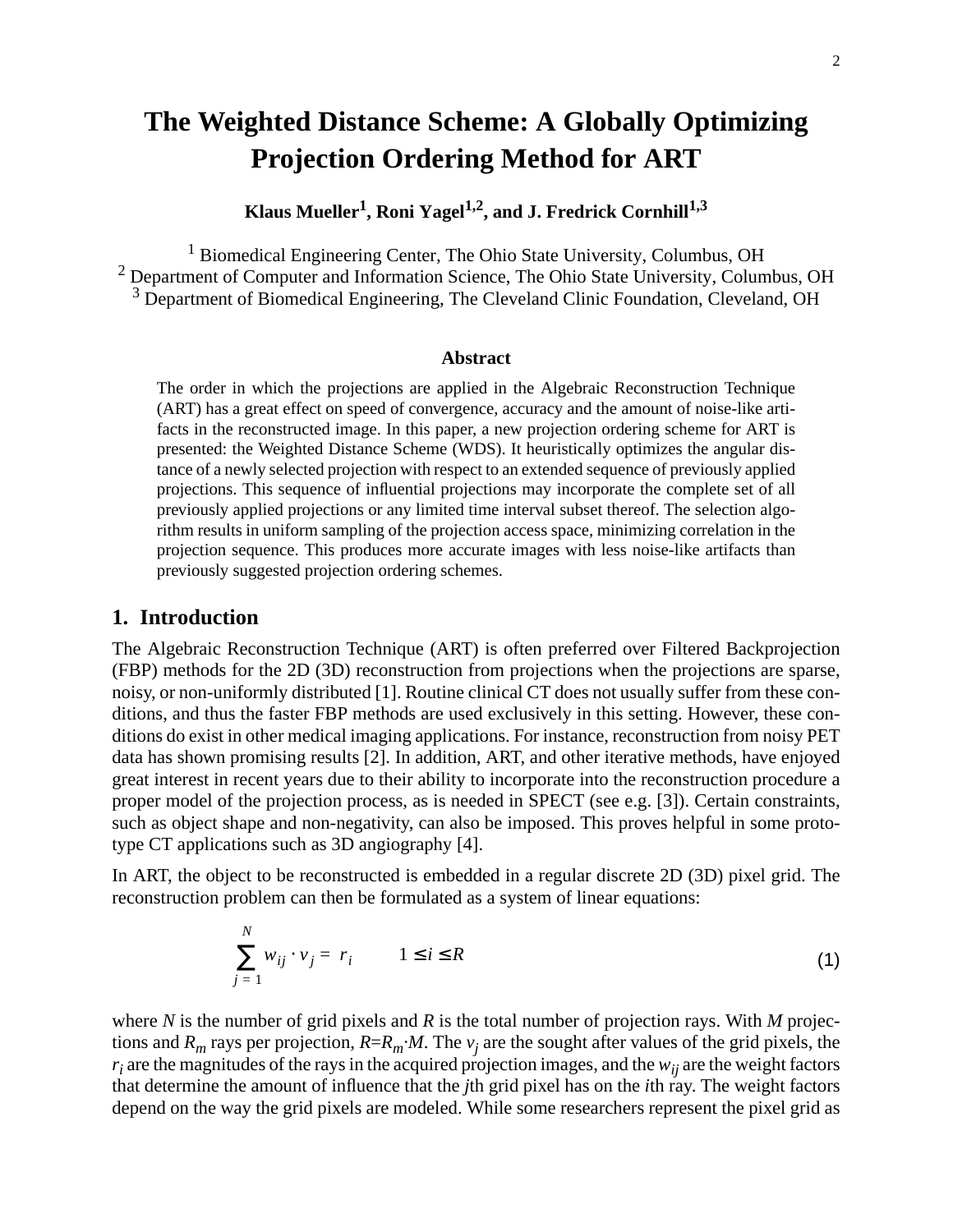a board of solid squares, others model the grid as a field of overlapping interpolation kernels bearing some function *h*. In the former case, a  $w_{ij}$  is simply given by the fractional overlap area of the *i*th ray with the *j*th pixel. In the latter method, which is also the one we advocate, a  $w_{ij}$  is computed as the line or strip integral that is produced by the intersection of the *i*th ray with the kernel placed at the location of the *j*th pixel.

In the case of sparse projection data, equation system [\(1\)](#page-1-0) may be underdetermined (i.e., *R*<*N*); But even if *R*≥*N*, which is usually the case in PET, SPECT, and CT, the solution by inversion methods is hampered both by the size of the equation system and the inconsistencies caused by the inherent noise in the acquired projection data and the approximate description of the weight factors. Thus, a method devised by Gordon, Bender, and Herman [\[5\]](#page-12-0) is commonly used: Iteratively, for each projection image ray (selected in a certain order), the grid is projected, the projection is compared with the corresponding ray value in the acquired projection image, and a correction term is computed and backprojected onto the grid. Ideally, each backprojection updates the grid to correspond more closely to the acquired projection data. The iterative process is terminated when some error or convergence-rate threshold is reached. It was shown by Andersen and Kak [\[6\]](#page-12-0) that noise-like artifacts in the reconstruction can be reduced if the grid is corrected only once per projection image and not for every projection ray. This discovery gave rise to SART (Simultaneous ART), an algorithm that we have adopted for our implementation as well. The SART procedure of updating a pixel  $v_i$  by the weighted contribution of all rays  $r_i$  that are part of the current projection image  $P_{\phi}$  can be captured by the following equation:

$$
v_{j}^{(k)} = v_{j}^{(k-1)} + \lambda \frac{\sum_{r_{i} \in P_{\varphi}} \left( \frac{r_{i} - \sum_{n=1}^{N} w_{in} v_{n}^{(k-1)}}{\sum_{n=1}^{N} w_{in}} \right) w_{ij}}{\sum_{r_{i} \in P_{\varphi}} w_{ij}}
$$
(2)

where *k* is the number of the new state of the grid and  $\lambda$  is the *relaxation factor* typically chosen within the interval  $(0,1]$ . A correction step can be made reasonably fast since efficient incremental, table-based methods are available that reduce the terms being summed in equation (2) to simple table-lookups [\[7\]-\[9\].](#page-12-0) Note, that for the remainder of this article, an iteration constitutes a sequence of grid corrections in which all available projections are utilized exactly once.

Due to the problems associated with the linear equation system [\(1\),](#page-1-0) many solutions may exist. It is thus the goal of ART to converge to the solution that represents the closest approximation to the object function from which the projection images were obtained. In this respect, it has been known for quite some time (see e.g. [\[10\]\)](#page-12-0) that both the quality of the approximation and the rate of convergence of the iterative reconstruction procedure depends, among other factors, on the order in which the projections are selected for grid correction.

A number of researchers have pointed out [\[11\]\[12\]](#page-12-0) that it is desirable to order the projections in such a way that subsequently applied projections are largely uncorrelated. This means that consecutively applied projections must have significantly different angular orientations. Indeed, it is intu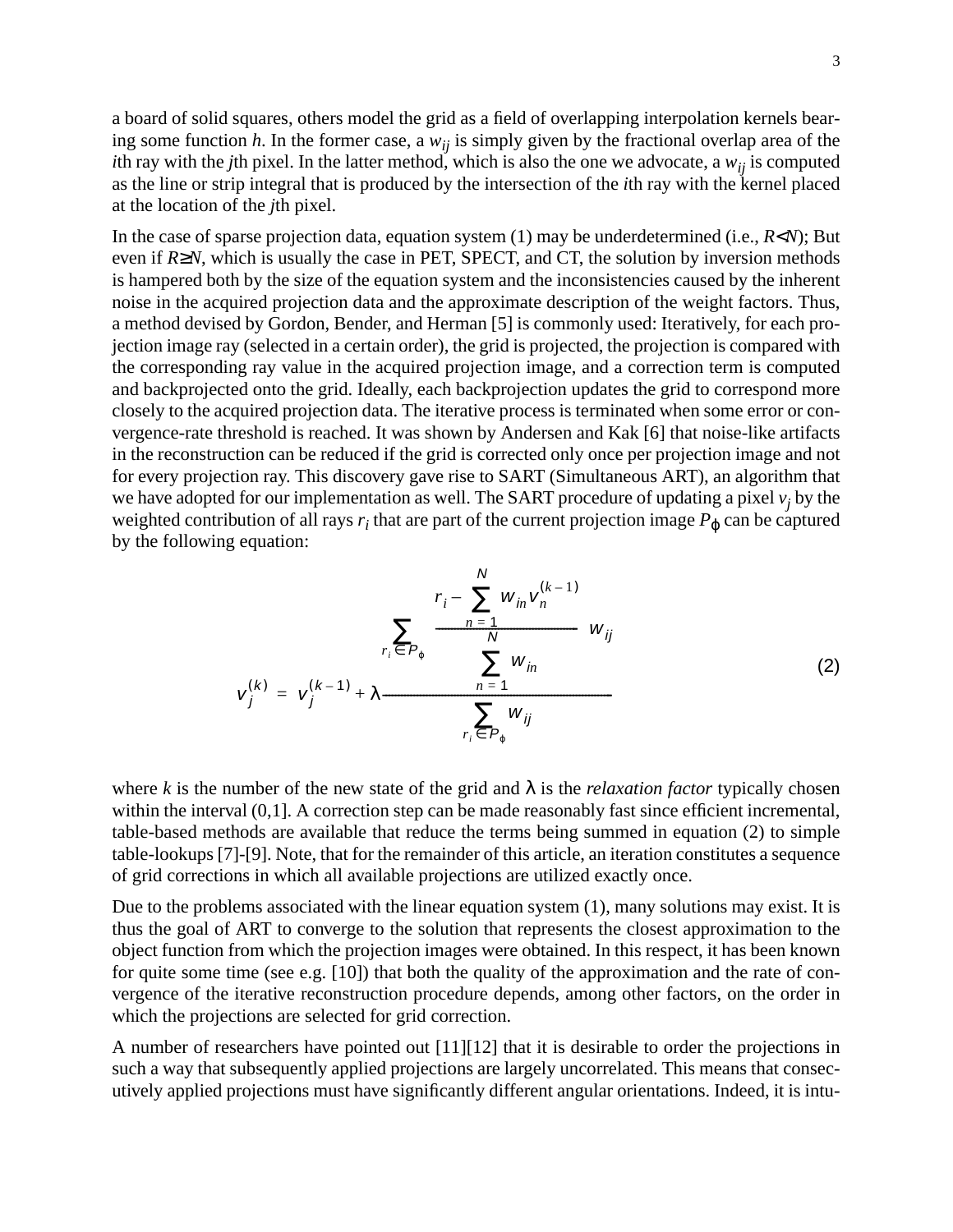itive to recognize that if subsequently selected projections are chosen at similar orientations, one tends to overly bias the reconstruction with respect to that viewing angle without adding much new information to the grid. Clearly, doing so prolongs the time for convergence and may also drive the approximate solution away from the desired solution.

While all previously proposed ordering schemes take great care to space far apart consecutively chosen projections, they somewhat neglect the problem of optimizing the selection in a global sense. It is the argument of this paper that in the process of selecting a newly applied projection all, or at least an extended history of, previously applied projection orientations must be taken into account and weighted by their time of application.

In the following section, we give a brief overview of previous work on projection access ordering methods. Then, in Section 3, we present a novel projection ordering method, the Weighted Distance Scheme (WDS), which heuristically optimizes the angular distance of a newly selected projection with respect to the complete sequence of all previously applied projections (including those applied in the previous iteration) or any continuous, time-wise adjacent subset thereof. Finally, Section 4 gives a numerical comparison of our method with respect to previous methods.

## **2. Previous Work**

In order to minimize correlation in projection access it seems advantageous to arrange the projections such that (Postulate 1):

- a. a series of subsequently applied projections is evenly distributed across a wide angular range,
- b. at no time is there an angular range that is covered more densely than others.

All of the existing methods tend to be strong in one of the two aspects, but weaker in the other. However, none of the previous methods comments on how one should proceed with the projection selection at iteration boundaries. It is clearly necessary to also include projections applied in previous iterations into the selection process. A smooth transition between iterations is warranted if the selection scheme is continuous across iteration boundaries.

Denoting *M* as the total number of projections in the set and *0*≤*j*≤*M-1* to be the number of projections already applied, Hamaker and Solmon [\[13\]](#page-12-0) demonstrate in a fundamental treatment that a "good" permutation  $\tau$  of the ordering of the *M* projections is obtained when the minimum angle among (τ(*l*)-τ(*k*))⋅*180˚/M*, *0*≤*l*≤*j*, *0*≤*k*≤*j*, *l*≠*k* is maximized for each *j*. Postulate 1 could be regarded as a more heuristic interpretation of this finding.

Many implementations have used a fixed angle for projection spacing: SART, for example, uses a constant angle of 73.8˚ when *M*=100. For most *M* there is, however, no fixed angle that satisfies the criterion of maximizing the minimum angle for all 1≤*j*≤*M-1*.

An alternative method that uses variable angles between subsequent projections was proposed by Herman and Meyer [\[11\].](#page-12-0) It is based on the prime number decomposition (PND) of *M*. This method, however, requires that *M* be non-prime. The same authors also refer to work performed by van Dijke [\[14\]](#page-12-0) who concluded that, among all schemes he tried, a random projection permutation gave the best results. However, we may prefer an ordering scheme that is more controllable and deterministic than a random number generator.

More recently, Guan and Gordon [\[12\]](#page-12-0) presented, what they termed, the Multilevel Access Scheme (MLS). This method works best when the number of projections is a power of 2, but can also be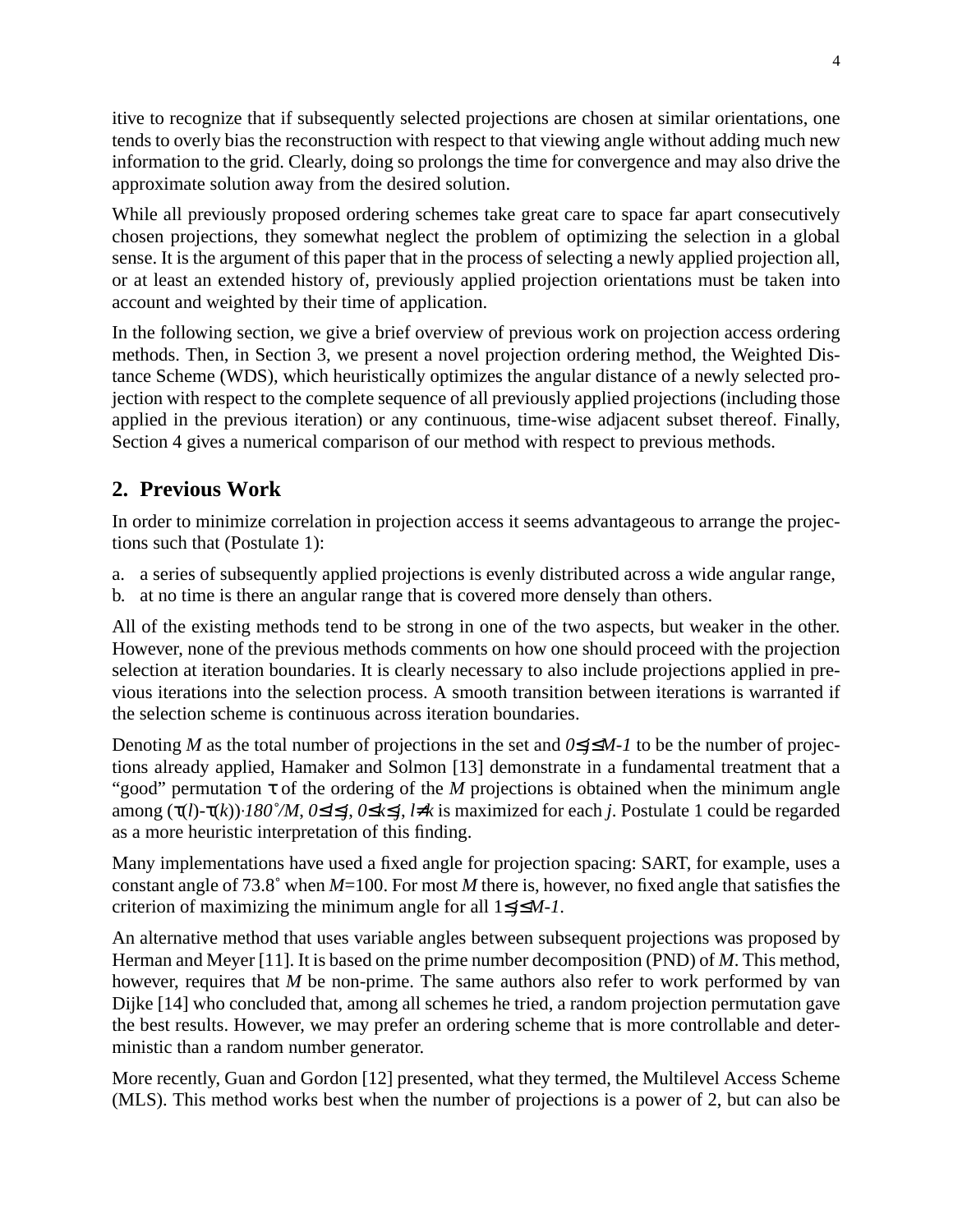used, with minor modifications, in the general case. The following description is for the simple case of *M* being a power of 2: First, for level one and two, the method chooses the projections at 0˚, 90˚, 45°, and 135°. All subsequent levels  $L=3, ..., log<sub>2</sub>M$  contain  $2<sup>L</sup>$  views. The projection order at level *L* is computed by simply going through the list of all applied projections at levels *l<L* and adding  $M/2<sup>L</sup>$  to their projection index. This method clearly covers all angular regions evenly over time, but may not always maximize the angle between subsequent projections.

Fig. 1a shows, for  $M=30$ , the obtained permutation of the first 15 selected projection views when the scheme of PND is applied. Fig. 1b shows the permutation for the MLS method under the same conditions. We observe that PND tends to cluster the projections around certain viewing directions. This may not be advantageous in light of our earlier comments with regards to an even spread of the applied projections around the reconstruction cycle. As expected, the MLS method generates a permutation that conforms more closely to this criterion.



Fig. 1. Projection order permutation τ for *M*=30 projections. For illustrative purposes only the first 15 ordered views are shown. The height of a bar corresponds to a view's place in the ordered sequence  $\tau$  (For instance, in (a) projection 5 is applied as the third projection after view 0 and view 15). The graphs shown are for: (a) Prime number decomposition (PND), (b) Multilevel access scheme (MLS).

## **3. The Weighted Distance Projection Ordering Method**

We now introduce a permutation scheme that seeks to enforce both parts of Postulate 1. It is designed to maintain a large angular distance among the whole set of used projections while preventing clustering of projections around a set of main view orientations. The method selects, from the pool of unused projections, that projection that optimizes both the angular spacing and the spread with respect to the complete set or a recent subset of all previously applied projectional views. Hereby it takes into account that more recent applied projections should have a stronger influence in the selection process than projections that have been applied earlier in the reconstruction procedure.

The algorithm implements the permutation of the projection ordering as a circular queue Θ. The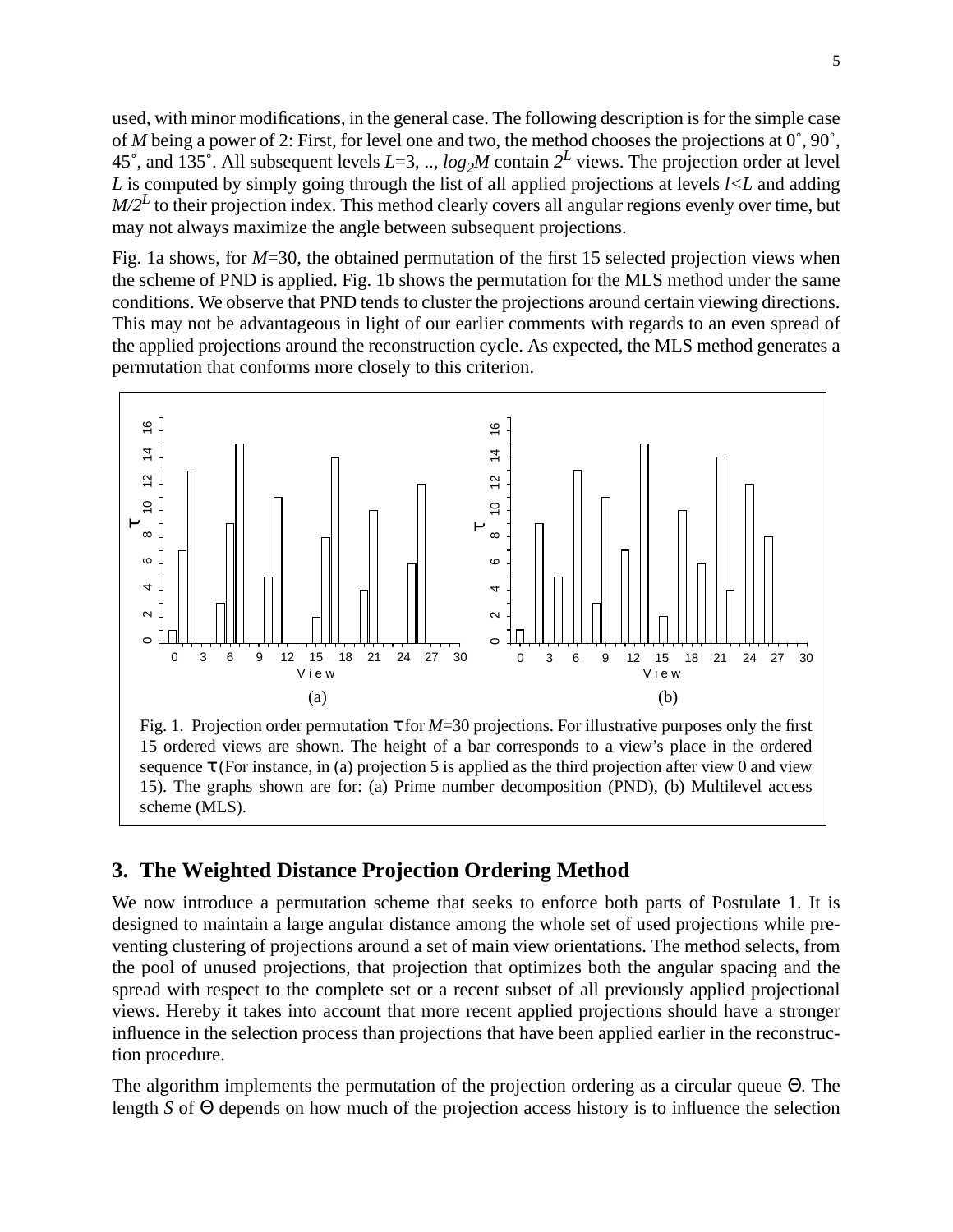process. Since due to the decaying weighting function the influence of early projections diminishes to insignificance over time, early projections can be replaced by later ones in Θ as time evolves. In our implementation, we chose *S*=*M*: A projection's influential power fades to zero after *M* more projections have been selected. Note, however, that the number of influential projections represented by *S* can be chosen arbitrary large.

The projections  $P_i$ , 0≤*i*≤*M*-1, are assumed to be equally spaced by an angle  $\varphi$ =180°/*M* in the interval 0≤*i*⋅ϕ*<*180˚. The first projection inserted into Θ (at position Θ[0]) and applied in the reconstruction procedure is always the projection at orientation angle  $φ=0^\circ$ , i.e.  $P_0$ . A list Λ is maintained that holds the *L* projections not yet used in the current iteration. At the beginning of each iteration, Λ is filled with all *M* projections. When a projection  $P_i$  is selected from  $\Lambda$  by our selection criterion, it is removed from  $\Lambda$  and inserted into  $\Theta$ . Insertion can occur within two phases: the initial filling phase of Θ and the update phase of Θ. Let *Q* denote the number of projections currently in Θ. In the filling phase, *Q*<*S* and subsequently used projections are added to consecutive positions in Θ. In the update phase,  $Q=S$  and  $\Theta$  now functions as a circular queue: The oldest projection in  $\Theta$  is overwritten by the newly selected projection and ceases to influence the selection process. See Fig. 2 for an illustration of the algorithm in pseudo-code.

InitCircularQueue( $\Theta$ ); /\* circular queue  $\Theta$  is initially empty \*/ **while** not converged FillProjectionPool( $\Lambda$ ); /\* all projections are available (again) \*/ **for**  $i = 1 ... M$ *P*=SelectProjection( $\Lambda$ , $\Theta$ ); /\* select a projection *P* from  $\Lambda$  based on the distance to all previous applied projections in queue Θ \*/ RemoveFromList( $P, \Lambda$ ); /\*  $P$  is removed from  $\Lambda$  and no longer available for this iteration \*/ AddToEndOfCircularQueue( $P$ , $\Theta$ ); /\* $P$  goes at the end of  $\Theta$ , the oldest item in Θ falls out if Θ is full  $(O = S)$  \*/ ApplyProjection(P); /\* perform grid projection and backprojection for  $P^*$ Fig. 2. Pseudo-code to illustrate insertion/removal of projections into/from circular queue Θ and list Λ within the basic framework of ART.

We now describe the objective function used to select the next projection from  $\Lambda$  (i.e., the routine SelectProjection() in Fig. 2): First, for each  $P_l$  in  $\Lambda$ , 0  $\leq l \leq L-1$ , the weighted mean  $\mu_l$  of the "repulsive forces" exerted onto  $P_l$  by the projections  $P_q$  in  $\Theta$ , 0≤*q*≤*Q*-1,  $\Theta$ [*q*]≠ $\Lambda$ [*l*], is computed. The *repulsive force* is considered a measure of how close one projection is to another, it decays linearly with increasing distance between two projections. A smaller repulsive force results from a larger spacing of two projections. The minimal distance of two projections  $P_l$  and  $P_q$  is given by:

$$
d_{lq} = Min(|l - q|, S - |l - q|). \tag{3}
$$

The weighted mean of the repulsive forces acting on a projection  $P_l$ , denoted by  $\mu_l$ , is given by:

$$
\mu_{l} = \sum_{q=0}^{Q-1} w_{q} \cdot (S/2 - d_{lq}) / \sum_{q=0}^{Q-1} w_{q}
$$
\n(4)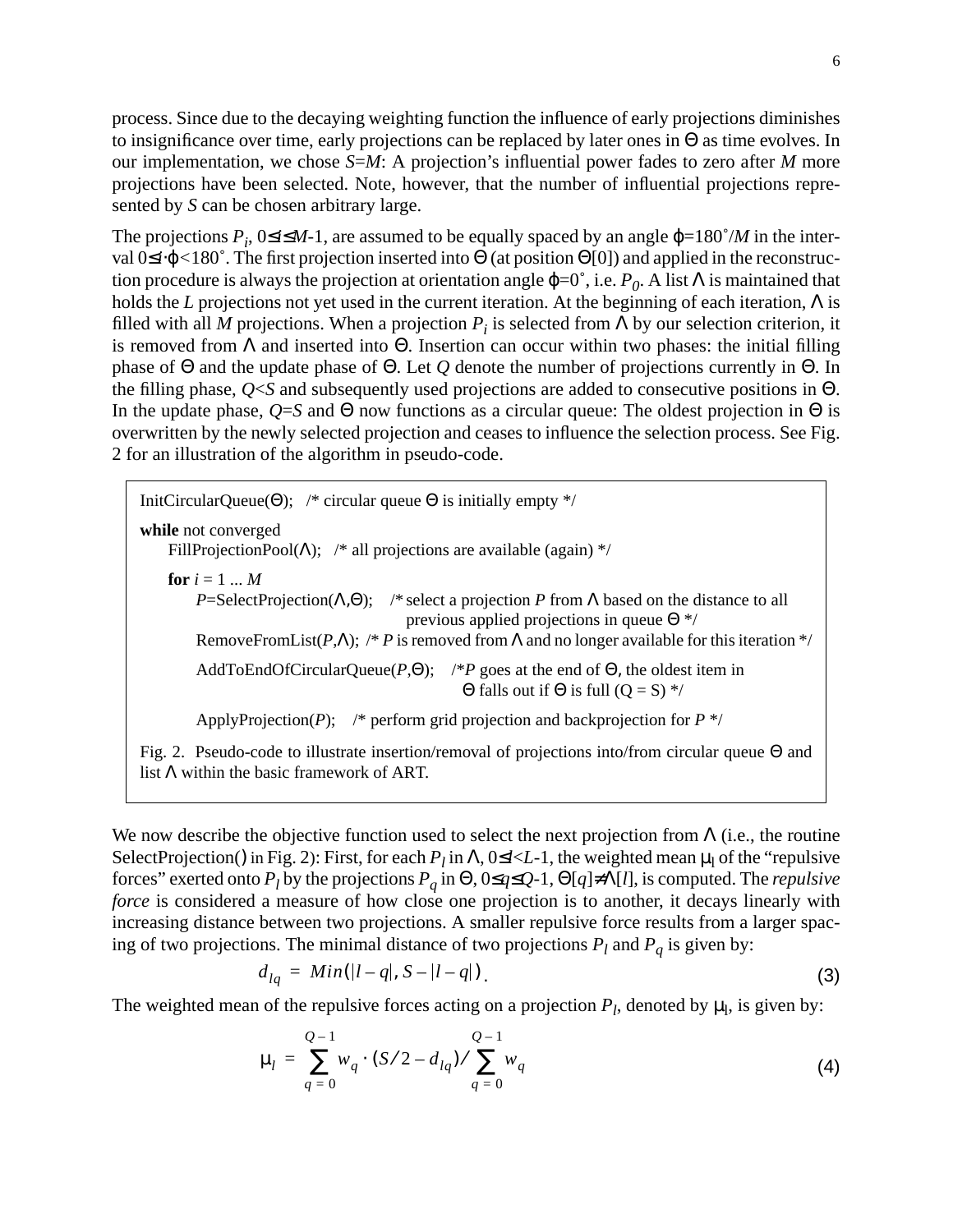where a weight factor  $w_q = (q+1)/Q$ . The weighting ensures that projections applied more recently have a stronger repulsive effect than projections applied earlier in the reconstruction procedure.

However, using the distance criterion alone does not achieve the goals of Postulate 1. It was observed that a newly selected projection could minimize the distance criterion by being very distant to some projections in Λ, but at the expense of being very close to others. This circumstance lead to a situation where projections were selected from one of several clusters in a cyclic fashion, a condition we strived to avoid. In order to eliminate the large distance fluctuations that gave rise to this behavior we added a second measure to be minimized: the weighted standard deviation of the distances  $d_{lq}$ ,  $\sigma_l$ :

$$
\sigma_{l} = \sqrt{\sum_{q=0}^{Q-1} w_{q} \cdot (d_{lq} - \overline{d}_{l})^{2} / \sum_{q=0}^{Q-1} w_{q}}
$$
(5)

Here  $d_l = \sum d_{lq}/Q$  is the average distance of  $P_l$  to the  $P_q$ . Maintaining a small  $\sigma_l$  of the projection distances prevents projections from clustering into groups of angular viewing ranges.  $\overline{d}_l = \sum d_{lq}/Q$  is the average distance of  $P_l$  to the  $P_q$ . Maintaining a small  $\sigma_l$ 

We then normalize the  $\mu_l$  to a range of [0,1]:

$$
\tilde{\mu}_l = \frac{\mu_l - M_l i n(\mu_k)}{M a x(\mu_k) - M l n(\mu_k)} \tag{6}
$$

The normalized standard deviations  $\tilde{\sigma}_l$  are computed from the  $\sigma_l$  in a similar fashion.

Finally, we select that projection  $P_l \in \Lambda$  to be applied next that minimizes the weighted  $L_2$ -norm:

$$
D_l = \tilde{\mu}_l^2 + 0.5 \cdot \tilde{\sigma}_l^2. \tag{7}
$$

Experiments indicated that a factor of 0.5 to weigh  $\sigma_l^2$  seemed to yield the best results for a wide range of *M*.

#### **4. Results**

Table 1 gives the projection access orders for all six ordering schemes discussed in the previous sections ( $M=30$ ): Sequential Access (SAS), Fixed Angle at 66.0° (FAS), Prime Number Decomposition (PND) [\[11\],](#page-12-0) Random Access (RAS) [\[14\],](#page-12-0) Multilevel (MLS) [\[12\]](#page-12-0), and Weighted Distance (WDS).

In order to compare all presented methods with regards to Postulate 1, we define a discrete 2D space that is spanned by the projection index number and the projection access time instance. This space, called the Projection Access Space (PAS), is "sampled" by the projection ordering methods in a N-rooks fashion, i.e., no line and column can be sampled twice since the tuple (projection index, access time) is one-to-one and onto. [Fig. 3 s](#page-8-0)hows the sampling patterns for the six projection ordering schemes for *M*=30.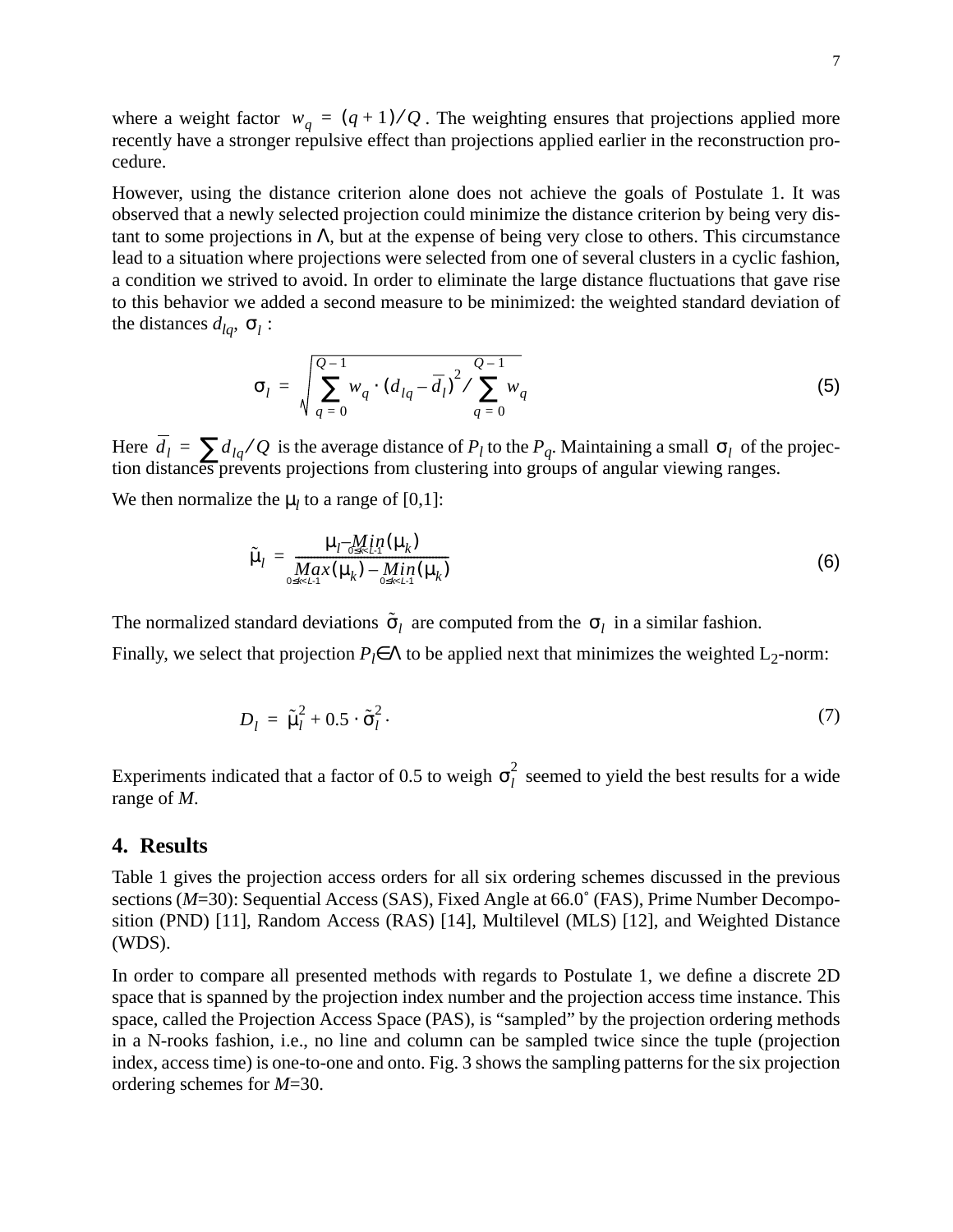| SAS              | FAS              | <b>PND</b>       | RAS              | <b>MLS</b>       | <b>WDS</b>       |
|------------------|------------------|------------------|------------------|------------------|------------------|
| $\boldsymbol{0}$ | $\boldsymbol{0}$ | $\boldsymbol{0}$ | $\mathfrak{Z}$   | $\boldsymbol{0}$ | $\boldsymbol{0}$ |
| $\mathbf{1}$     | 11               | 15               | 24               | 15               | 15               |
| $\overline{c}$   | 22               | 5                | $\boldsymbol{7}$ | $\,8\,$          | 25               |
| 3                | $\overline{3}$   | 20               | $\sqrt{2}$       | 22               | $7\phantom{.0}$  |
| $\overline{4}$   | 14               | $10\,$           | $\mathbf{1}$     | $\overline{4}$   | 19               |
| 5                | 25               | 25               | 15               | 19               | $\mathbf{1}$     |
| $\overline{6}$   | 6                | $\overline{1}$   | $\boldsymbol{0}$ | 11               | 12               |
| $\boldsymbol{7}$ | 17               | 16               | 10               | $26\,$           | 23               |
| $\,8\,$          | $28\,$           | 6                | 27               | $\sqrt{2}$       | $\overline{5}$   |
| 9                | 9                | 21               | 29               | 17               | 17               |
| 10               | $20\,$           | 11               | $\sqrt{6}$       | 9                | 28               |
| 11               | $\overline{1}$   | 26               | 13               | 24               | $10\,$           |
| 12               | 12               | $\overline{2}$   | 19               | 6                | 21               |
| 13               | 23               | 17               | $20\,$           | 21               | $\overline{3}$   |
| 14               | $\overline{4}$   | $7\phantom{.0}$  | 26               | 13               | 14               |
| 15               | 15               | 22               | $22\,$           | 28               | 26               |
| 16               | 26               | 12               | $\overline{4}$   | $\overline{1}$   | 8                |
| 17               | $\overline{7}$   | 27               | $25\,$           | 16               | 18               |
| 18               | 18               | $\overline{3}$   | $\sqrt{5}$       | $\overline{7}$   | 29               |
| 19               | 29               | 18               | $8\,$            | 23               | 6                |
| 20               | 10               | $\,8\,$          | 28               | 5                | 24               |
| 21               | 21               | 23               | $\overline{9}$   | 20               | 13               |
| 22               | $\overline{2}$   | 13               | 12               | 12               | 2                |
| 23               | 13               | 28               | 21               | 27               | $20\,$           |
| 24               | 24               | $\overline{4}$   | 16               | 3                | 11               |
| 25               | $\sqrt{5}$       | 19               | 14               | 18               | $22\,$           |
| 26               | 16               | 9                | 17               | 10               | $\overline{4}$   |
| 27               | 27               | 24               | 23               | 25               | 16               |
| 28               | $8\phantom{.0}$  | 14               | 18               | 14               | 27               |
| 29               | 19               | 29               | 11               | 29               | 9                |

Table 1. Projection access orders for all six ordering schemes (*M*=30).

By visual inspection, FAS, PND, MLS and WDS all seem to have a fairly uniform sample distribution. However, to capture the quality of the distributions in light of Postulate 1 in a more quantitative way, a descriptive metric is needed. Part a) of this postulate calls for a uniform distribution of the sample points in PAS. We measure this property by sliding a square box across the PAS, counting the number of sample points inside the box at each box position, and computing the standard deviation of all counts. If all areas are equally sampled then the standard deviation should be small. We performed this analysis for *M*=30, 80, and 100, respectively. The sliding square box was dimensioned to capture about 10% of the samples on the average. Thus the box sizes were 10×10 for *M*=30, 25×25 for *M*=80, and 30×30 for *M*=100. Part b) of the postulate was designed to prevent the clustering of projections around a few angular ranges. We evaluate this property after half of the projections (i.e. *M*/2) have been applied. For this purpose, we slide a *M*/2×4 sized box along the vertical direction of the PAS, aligned to the left PAS border. Ideally, all boxes should have an equal number of applied projections in them (i.e., 2). Again, we count the number of incidences within each box and compute the standard deviation of all counts. A larger standard deviation is evidence for an uneven distribution caused by clustering.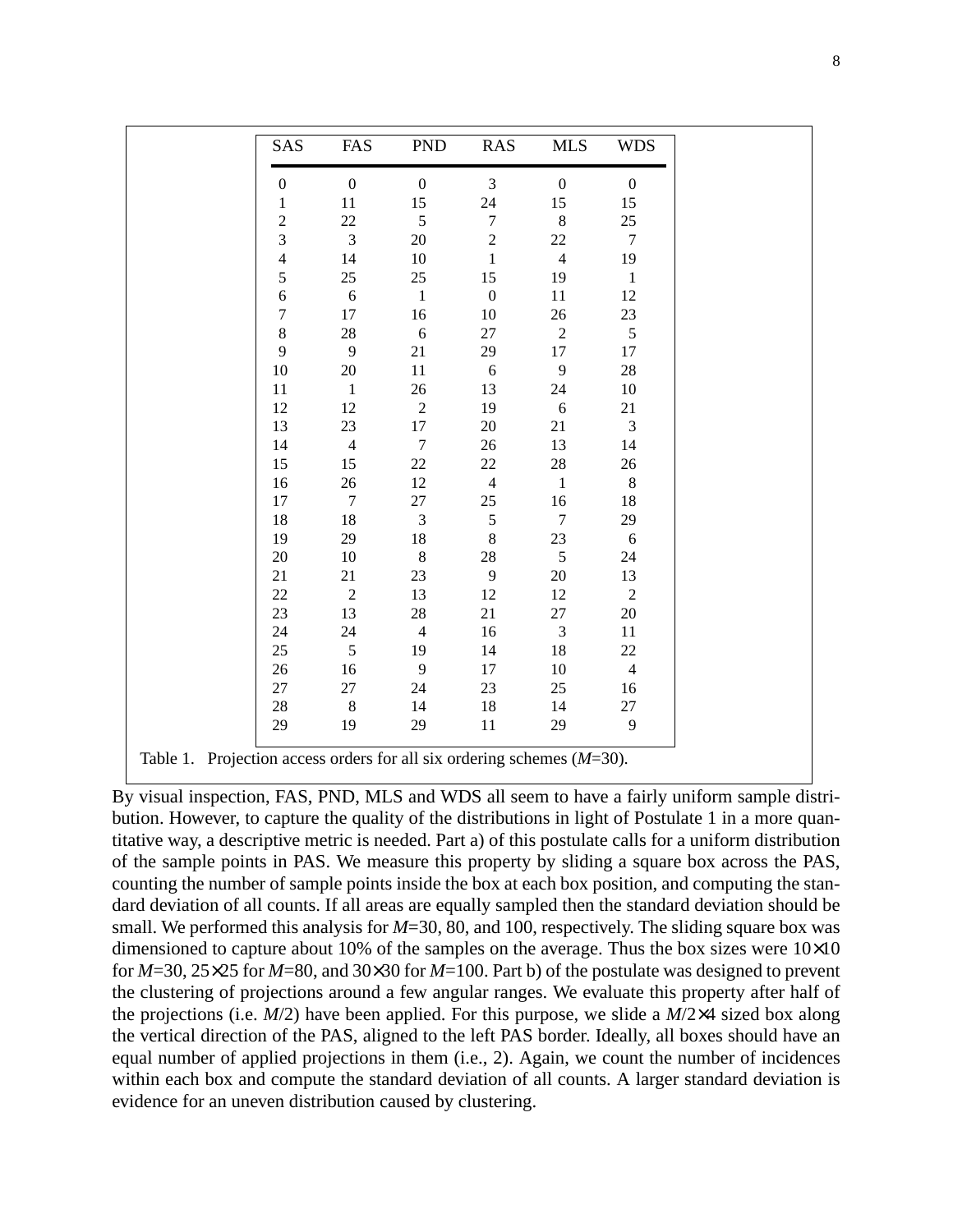<span id="page-8-0"></span>

The results of this analysis are listed in Table 2. We see, while PND performs well with respect to projection access uniformity, it tends to cluster projections into angular groups. On the other hand, MLS tends less to clustering (except for *M*=80), but exhibits inferior projection access uniformity. Table 2 also shows that WDS behaves equally well in both categories, access uniformity and cluster-freeness, where it is better or at least as good as any other method investigated.

Finally, we tested all projection access schemes on the low-contrast Shepp-Logan phantom as described in [\[15\] a](#page-13-0)nd shown in [Fig. 5.](#page-11-0) 80 projections of 128 rays each were computed analytically from the mathematical description of the ellipses that make up the phantom. In the reconstruction procedure, λ was set to a fixed value of 0.30 and an interpolation kernel based on the Bessel-Kaiser function was used. Multidimensional Bessel-Kaiser functions have many desirable properties, such as fast decay for higher frequencies, tunability, and radial symmetry, as is described in [\[16\], \[17\].](#page-13-0) (Referring to the nomenclature of [\[17\],](#page-13-0) our function kernel has a radius of 2 pixel lengths, an order  $m=2$  to ensure a continuous derivative at the function borders, and a taper parameter  $\alpha$ =10.80 to force the kernel's frequency spectrum to a minimum at the sampling frequency.)

For estimation of the reconstruction error we use the normalized *root mean squared error measure* [\[10\]:](#page-12-0) 1

$$
error = \left[ \sum_{i=1}^{N} (o_i - v_i)^2 / \sum_{i=1}^{N} (o_i - \bar{o})^2 \right]^{\frac{1}{2}}
$$
 (8)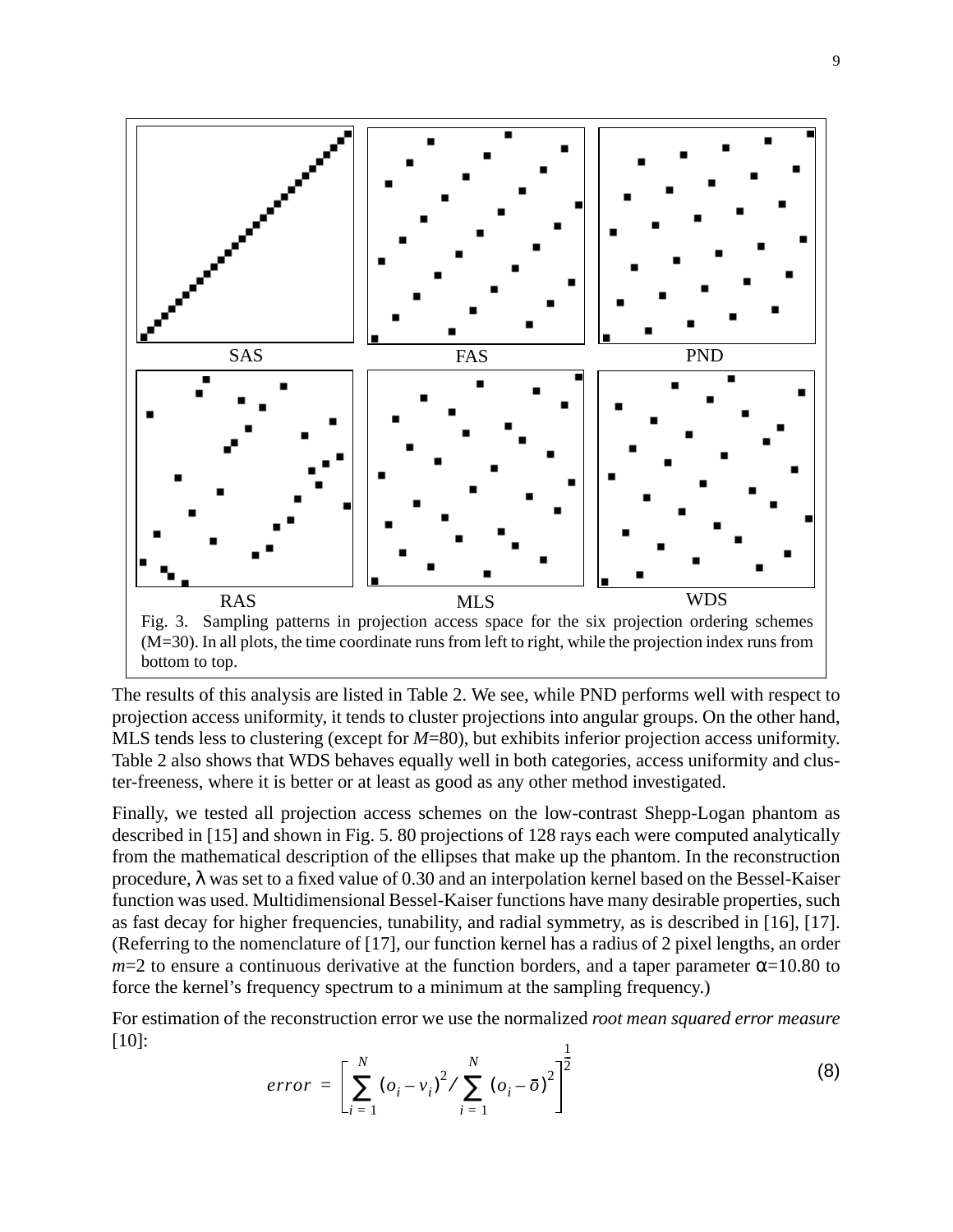| Projection       |        | Access uniformity |           | Access clustering |        |           |
|------------------|--------|-------------------|-----------|-------------------|--------|-----------|
| access<br>scheme | $M=30$ | $M=80$            | $M = 100$ | $M=30$            | $M=80$ | $M = 100$ |
| <b>SAS</b>       | 3.251  | 8.224             | 9.859     | 0.333             | 0.216  | 0.195     |
| <b>FAS</b>       | 0.650  | 0.808             | 0.905     | 0.133             | 0.075  | 0.066     |
| <b>PND</b>       | 0.600  | 0.694             | 0.733     | 0.115             | 0.071  | 0.063     |
| <b>RAS</b>       | 1.316  | 2.124             | 1.983     | 0.156             | 0.107  | 0.103     |
| <b>MLS</b>       | 0.721  | 0.720             | 0.758     | 0.094             | 0.087  | 0.063     |
| <b>WDS</b>       | 0.600  | 0.704             | 0.700     | 0.094             | 0.064  | 0.058     |

Table 2. Standard deviations of box counts for three projection set magnitudes (*M*=30, 80, and 100) to measure projection access uniformity and clustering. (The fixed angle used in FAS for *M*=30, 80, and 100 was 66.0˚, 69.75˚, and 73.8˚, respectively.)

Here,  $o_i$  is the value of pixel  $v_i$  in the original Shepp-Logan phantom. This error is plotted in [Fig.](#page-10-0) [4](#page-10-0) for all six permutation schemes (M=80) for a) the entire head and b) the region around the three small tumors in the bottom half of the phantom (see [Fig. 5](#page-11-0)). We would also like to compare the various methods in terms of the level of the noise-like reconstruction artifacts. For this purpose, we compute the variance within the union of two circular regions to the right and left, respectively, of the two brain ventricles (i.e., the dark elliptical structures in the head center, see [Fig. 5](#page-11-0)). These circular regions are homogeneous in the original phantom. The variance is plotted in [Fig. 4c](#page-10-0) for all ordering methods.

The behavior of the selection process at iteration boundaries was as follows: While SAS, FAS, PND, and MLS apply their previous access order anew (which is probably the strategy used by the respective authors), RAS clears its list of used projections and chooses the next projection at random, thus generating a different access order for each iteration. WDS by design generates a different access sequence in every iteration as well, however, with the additional constraint of optimal fit with regards to the previous sequence. At this point it should also be mentioned that some authors (such as [\[18\]\)](#page-13-0) linearly increase the relaxation factor λ from a small value at initial projections to a larger fixed value for use in later grid corrections. To eliminate the effects of yet another variable in the comparison process, we chose to use a fixed value of  $\lambda$  throughout the reconstruction procedure. Hereby  $\lambda$ =0.3 was found to have the best convergence properties for all access ordering schemes.

For the full head section, all five non-sequential ordering schemes reach their minimum error at about the same time, (i.e., at the end of the fourth iteration). However, this error is smallest with WDS. Hence, even though WDS does not provide a faster convergence to its minimum-error solution, the solution is more accurate compared to the solutions obtained with the competing methods at all iterations (at least until the overall error increases again). Although the difference in error is rather small for the full head section, it is considerably more significant for the isolated tumor area. This could be viewed as evidence that by using WDS small object detail can be better recovered.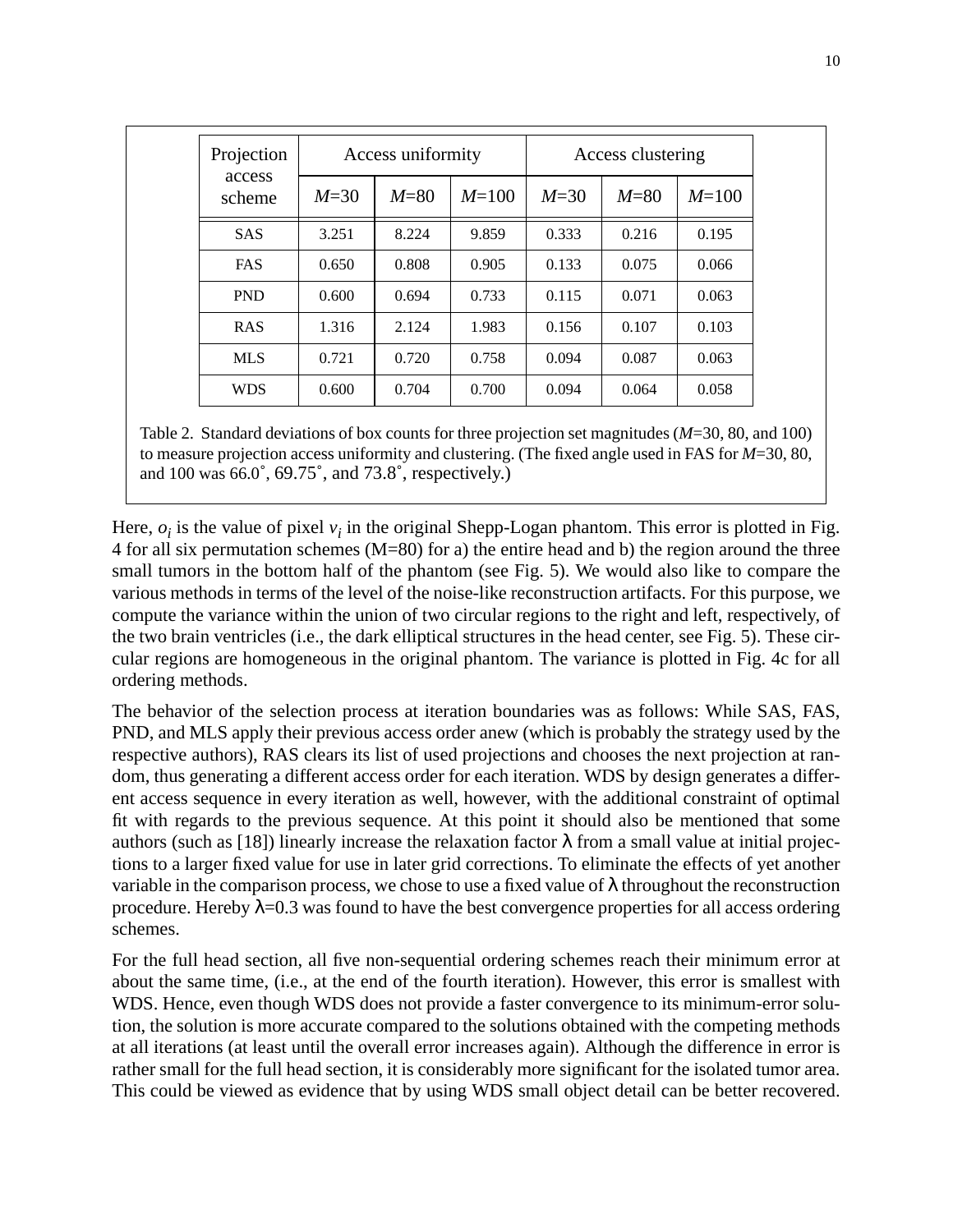<span id="page-10-0"></span>

It is also interesting to note that all ordering schemes reach their error minimum for the tumor area about one iteration later than for the full head section. We further observe that images produced by WDS have the least amount of noise-like reconstruction artifacts, with RAS being the closest competitor.

[Fig. 6](#page-11-0) shows the reconstruction results obtained after three iterations using the various projection ordering schemes. Even though the numerical results are to a great extent visible in the images, we would like to note that, for the human vision system, larger numerical error does not always translate to a more visible artifact. For instance, larger random noise is much more gracefully tolerated by the human eye than a small but periodic noise pattern such as ringing. From [Fig. 6](#page-11-0) we observe that, apart from SAS, which after 3 iterations is far from reaching its minimal error, FAS and PND have considerably more reconstruction artifacts than MLS, RAS, and WDS. The artifacts are least noticeable with RAS and WDS, while the contrast for the small tumors is best with MLS and WDS.

### **5. Future Plans**

Even though the results for the simulated sparse datasets are promising, further research is needed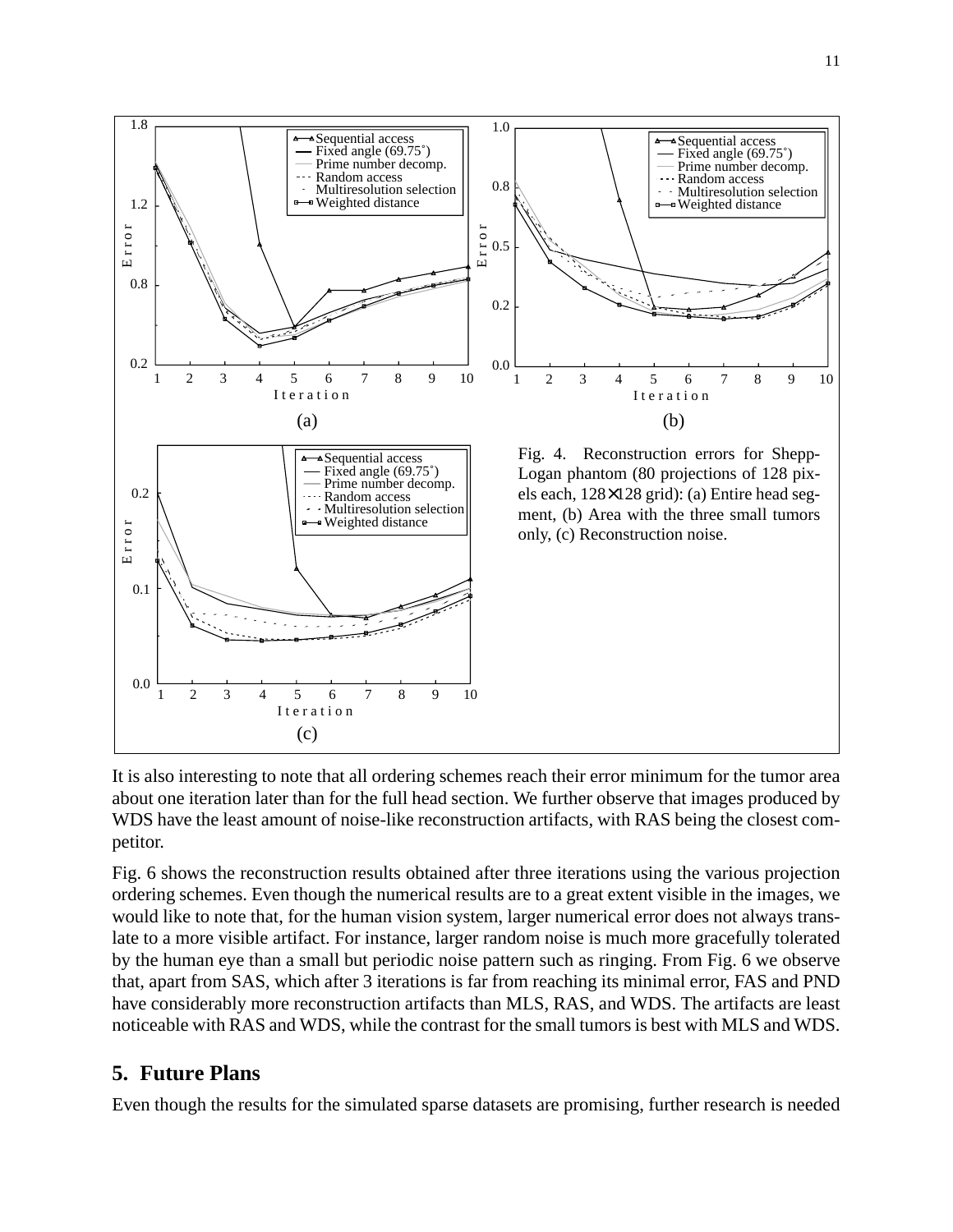<span id="page-11-0"></span>

Fig. 5. Original Shepp-Logan phantom with circled areas indicating the regions in which the error measurements were performed: Regions *A* were used to evaluate the level of noise artifacts, *B* is the region in which the reconstruction error for the three small tumors was measured. **<sup>A</sup>**



to investigate if the method and its principles offer the same advantages also for real-life datasets, such as noisy PET or SPECT data, projection sets that are distributed non-uniformly in angle (including the limited-angle proble[m \[18\]](#page-13-0)), and very sparse datasets with 40 projections and less.

It would also be interesting to investigate the effect of incorporating knowledge about the shape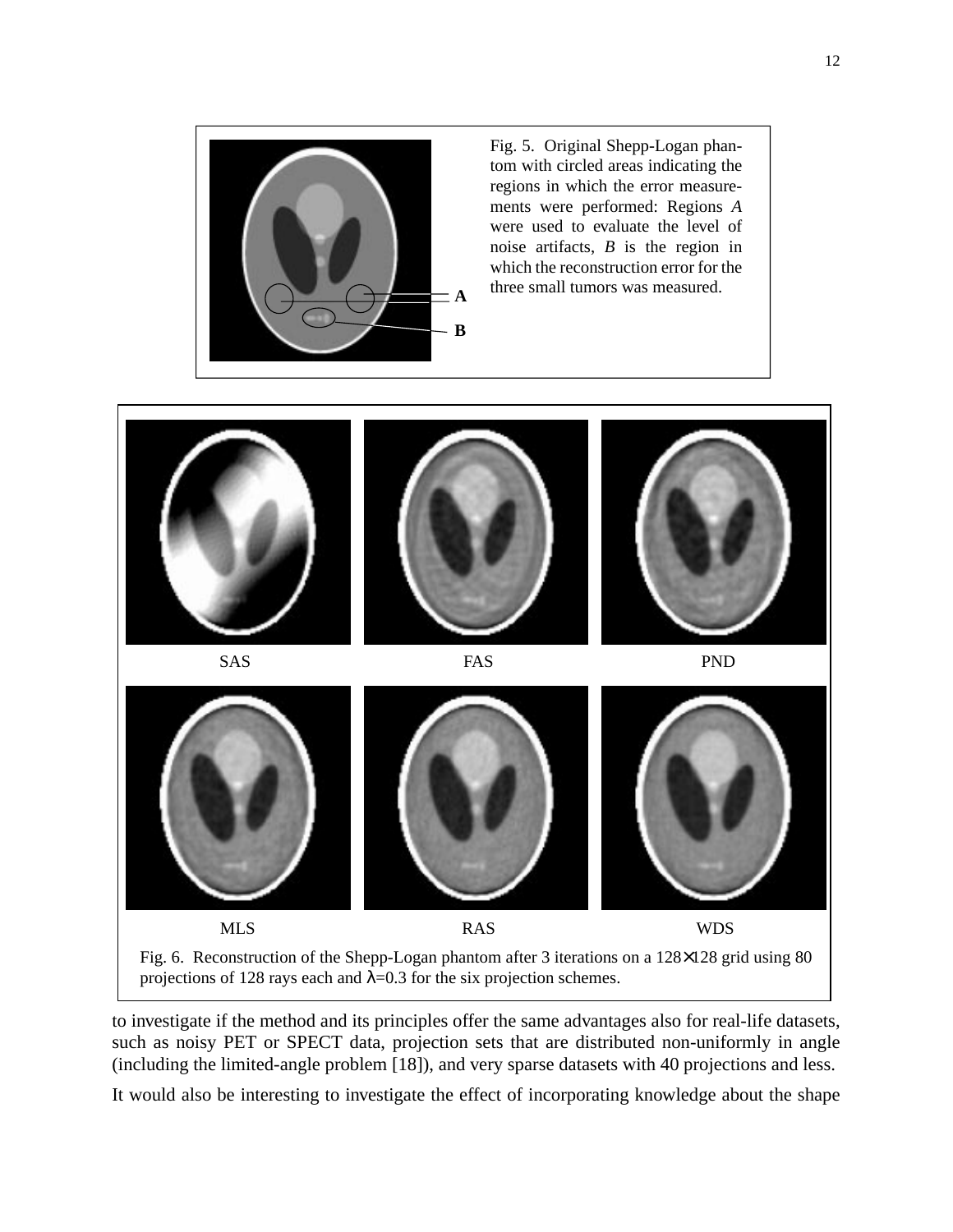<span id="page-12-0"></span>and dimensions of the object into the selection process. Our test object was fairly circular in shape which yielded a uniform correlation among the projections. Had the object been more elongated in shape, this would may not have been the case. Although in medical application most objects, such as the heart or brain, are fairly spherical, in industrial settings this is far less the case.

## **6. Conclusions**

We have presented a new projection ordering scheme for ART: the Weighted Distance Scheme (WDS). It heuristically optimizes the angular distance of a newly selected projection with respect to an arbitrary-length sequence of previously applied projections. WDS exhibits more uniform projection access space sampling than existing methods and delivers more accurate reconstructions. Especially, fine detail is more faithfully recovered and the degree of noise-like reconstruction artifacts is smaller. Both of these features are important as they reduce the chance of ambiguities for both the clinician and computerized image analysis systems.

## **Acknowledgments**

The authors would like to thank the anonymous reviewers for their constructive comments. This project was partially supported by the National Science Foundation under grants CCR-9211288, and by DARPA under grant BAA 92-36.

## **References**

- [1] A.C. Kak and M. Slaney, *Principles of Computerized Tomographic Imaging*. IEEE Press, 1988.
- [2] S. Matej, G.T. Herman, T.K. Narayan, S.S. Furuie, R.M. Lewitt, and P.E. Kinahan, "Evaluation of task-oriented performance of several fully 3D PET reconstruction algorithms," *Phys. Med. Bio*l, Vol. 39, pp. 355-367, 1994.
- [3] D. Ros, C. Falcon, I Juvells, and J. Pavia, "The influence of a relaxation parameter on SPECT iterative reconstruction algorithms," *Phys. Med. Biol.*, no. 41, pp. 925-937, 1996.
- [4] D. Saint-Felix, Y. Trousset, C. Picard, C. Ponchut, R. Romeas, A. Rougee, "In vivo evaluation of a new system for 3D computerized angiography," *Phys. Med. Bio*l, Vol. 39, pp. 583-595, 1994.
- [5] R. Gordon, R. Bender, and G.T. Herman, "Algebraic reconstruction techniques (ART) for three-dimensional electron microscopy and X-ray photography," *J. Theoret. Biol.*, vol. 29, pp. 471-482, 1970.
- [6] A.H. Andersen and A.C. Kak, "Simultaneous Algebraic Reconstruction Technique (SART): a superior implementation of the ART algorithm," *Ultrason. Img.*, vol. 6, pp. 81-94, 1984.
- [7] K.M. Hanson and G.W. Wecksung, "Local basis-function approach to computed tomography," *Applied Optics*, Vol. 24, No. 23, pp. 4028-4039, 1985.
- [8] K. Mueller, R. Yagel, and J.F. Cornhill, "Accelerating the anti-aliased Algebraic ReconstructionTechnique (ART) by table-based voxel backward projection," *Proceedings EMBS'95 (The Annual International Conference of the IEEE Engineering in Medicine and Biology Society)*, pp. 579-580, 1995.
- [9] S. Matej and R.M. Lewitt, "Practical considerations for 3-D image reconstruction using spherically symmetric volume elements," *IEEE Trans. Med. Img.*, vol. 15, no. 1, pp. 68-78, 1996.
- [10] G.T. Herman, *Image Reconstruction from Projections: The Fundamentals of Computerized Tomography*. New York: Academic Press, 1980.
- [11] G.T. Herman and L.B. Meyer, "Algebraic reconstruction can be made computationally efficient," *IEEE Trans. Med. Img.*, vol. 12, no. 3, pp. 600-609, 1993.
- [12] H. Guan and R. Gordon, "A projection access order for speedy convergence of ART: a multilevel scheme for computed tomography," *Phys. Med. Biol*., no. 39, pp. 1005-2022, 1994.
- [13] C. Hamaker and D.C. Solmon, "The angles between the null spaces of X rays," *J. Math. Anal. Appl.*, vol. 62, pp. 1-23, 1978.
- [14] M.C. van Dijke, "Iterative methods in image reconstruction," *Ph.D. Dissertation*, Rijksuniversiteit Utrecht, The